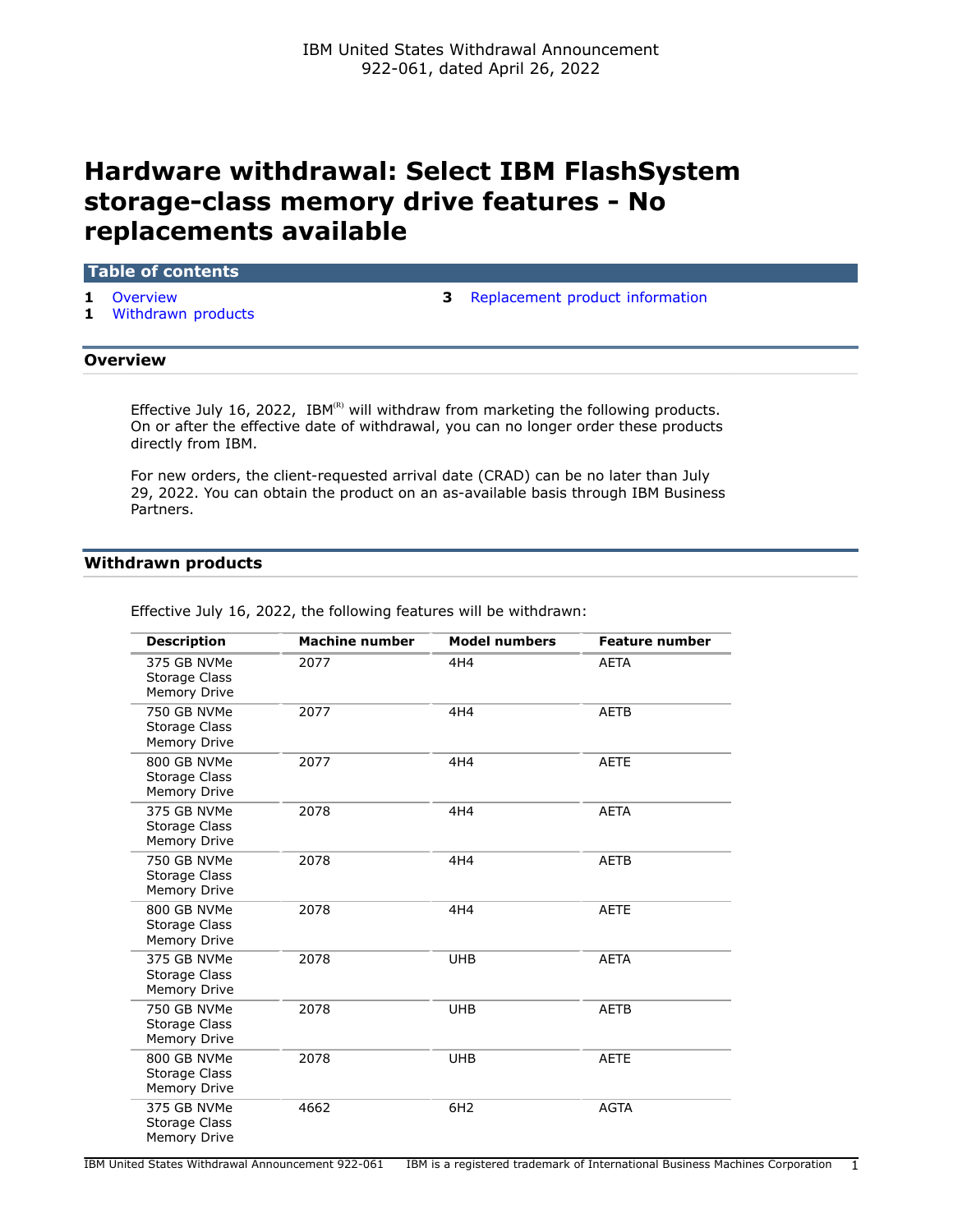| <b>Description</b>                                  | <b>Machine number</b> | <b>Model numbers</b> | <b>Feature number</b> |
|-----------------------------------------------------|-----------------------|----------------------|-----------------------|
| 750 GB NVMe<br><b>Storage Class</b><br>Memory Drive | 4662                  | 6H <sub>2</sub>      | <b>AGTB</b>           |
| 800 GB NVMe<br>Storage Class<br>Memory Drive        | 4662                  | 6H <sub>2</sub>      | <b>AGTE</b>           |
| 375 GB NVMe<br>Storage Class<br>Memory Drive        | 4662                  | UH <sub>6</sub>      | <b>AGTA</b>           |
| 750 GB NVMe<br>Storage Class<br>Memory Drive        | 4662                  | UH <sub>6</sub>      | <b>AGTB</b>           |
| 800 GB NVMe<br>Storage Class<br>Memory Drive        | 4662                  | UH <sub>6</sub>      | <b>AGTE</b>           |
| 375 GB NVMe<br>Storage Class<br>Memory Drive        | 2076                  | 824                  | <b>ADTA</b>           |
| 750 GB NVMe<br>Storage Class<br>Memory Drive        | 2076                  | 824                  | ADTB                  |
| 800 GB NVMe<br>Storage Class<br>Memory Drive        | 2076                  | 824                  | <b>ADTE</b>           |
| 375 GB NVMe<br>Storage Class<br>Memory Drive        | 2076                  | U7C                  | <b>ADTA</b>           |
| 750 GB NVMe<br>Storage Class<br>Memory Drive        | 2076                  | U7C                  | ADTB                  |
| 800 GB NVMe<br><b>Storage Class</b><br>Memory Drive | 2076                  | U7C                  | <b>ADTE</b>           |
| 375 GB NVMe<br>Storage Class<br>Memory Drive        | 4664                  | 824                  | <b>ADTA</b>           |
| 750 GB NVMe<br>Storage Class<br>Memory Drive        | 4664                  | 824                  | <b>ADTB</b>           |
| 800 GB NVMe<br><b>Storage Class</b><br>Memory Drive | 4664                  | 824                  | <b>ADTE</b>           |
| 375 GB NVMe<br>Storage Class<br>Memory Drive        | 4664                  | U7C                  | <b>ADTA</b>           |
| 750 GB NVMe<br>Storage Class<br>Memory Drive        | 4664                  | U7C                  | <b>ADTB</b>           |
| 800 GB NVMe<br><b>Storage Class</b><br>Memory Drive | 4664                  | U7C                  | ADTE                  |
| 375 GB NVMe<br><b>Storage Class</b><br>Memory Drive | 9846                  | AG8                  | <b>AHTA</b>           |
| 750 GB NVMe<br>Storage Class<br>Memory Drive        | 9846                  | AG8                  | AHTB                  |
| 800 GB NVMe<br><b>Storage Class</b><br>Memory Drive | 9846                  | AG8                  | AHTE                  |
| 375 GB NVMe<br><b>Storage Class</b><br>Memory Drive | 9848                  | AG8                  | AHTA                  |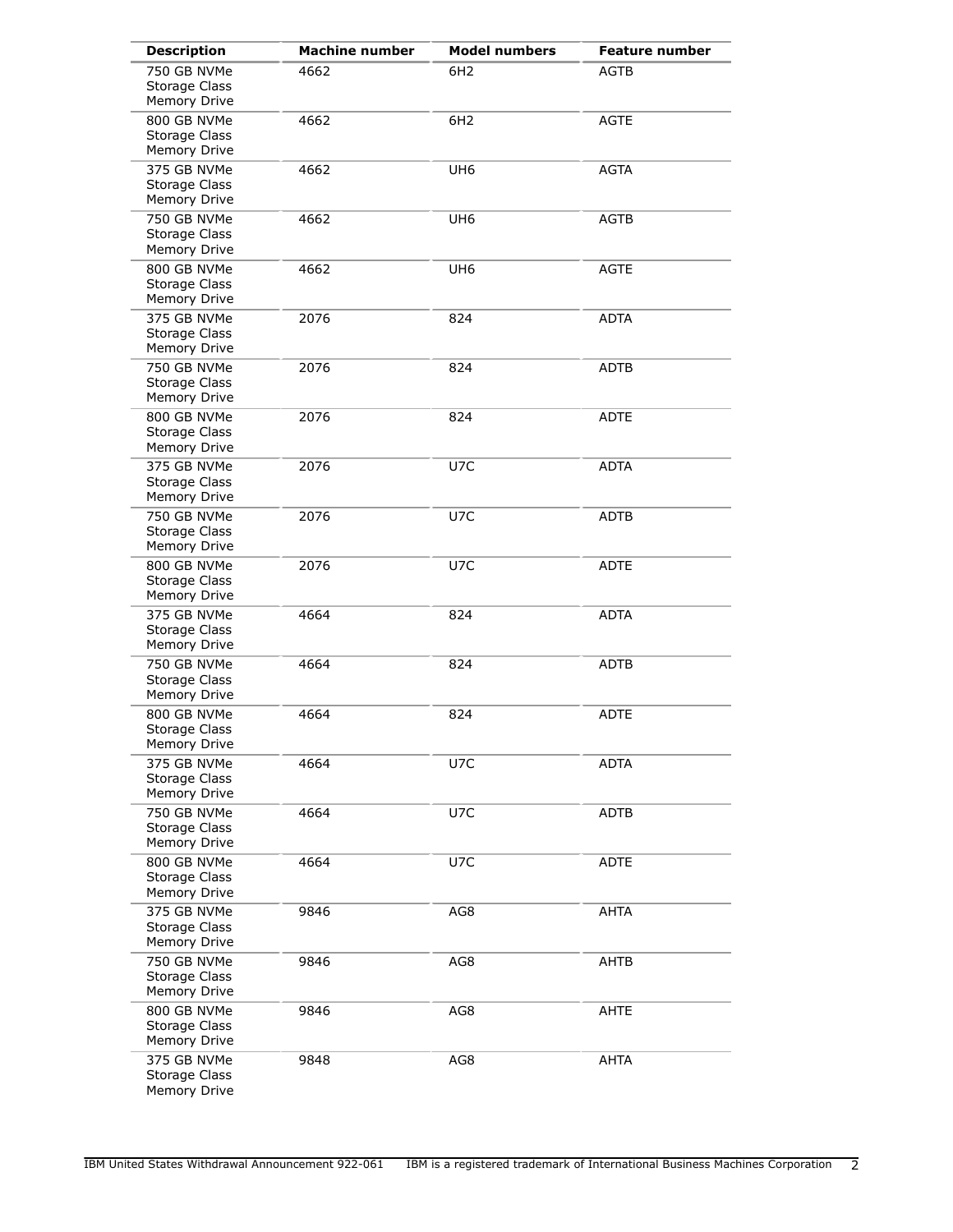| <b>Description</b>                                         | <b>Machine number</b> | <b>Model numbers</b> | <b>Feature number</b> |
|------------------------------------------------------------|-----------------------|----------------------|-----------------------|
| 750 GB NVMe<br><b>Storage Class</b><br><b>Memory Drive</b> | 9848                  | AG8                  | AHTB                  |
| 800 GB NVMe<br><b>Storage Class</b><br>Memory Drive        | 9848                  | AG8                  | <b>AHTE</b>           |
| 375 GB NVMe<br><b>Storage Class</b><br>Memory Drive        | 9848                  | UG8                  | <b>AHTA</b>           |
| 750 GB NVMe<br><b>Storage Class</b><br><b>Memory Drive</b> | 9848                  | UG8                  | <b>AHTB</b>           |
| 800 GB NVMe<br>Storage Class<br><b>Memory Drive</b>        | 9848                  | UG8                  | <b>AHTE</b>           |
| 375 GB NVMe<br><b>Storage Class</b><br><b>Memory Drive</b> | 4666                  | AG8                  | <b>AHTA</b>           |
| 750 GB NVMe<br><b>Storage Class</b><br>Memory Drive        | 4666                  | AG8                  | <b>AHTB</b>           |
| 800 GB NVMe<br>Storage Class<br><b>Memory Drive</b>        | 4666                  | AG8                  | <b>AHTE</b>           |
| 375 GB NVMe<br><b>Storage Class</b><br>Memory Drive        | 4666                  | UG8                  | <b>AHTA</b>           |
| 750 GB NVMe<br><b>Storage Class</b><br><b>Memory Drive</b> | 4666                  | UG8                  | <b>AHTB</b>           |
| 800 GB NVMe<br><b>Storage Class</b><br><b>Memory Drive</b> | 4666                  | UG8                  | <b>AHTE</b>           |

## <span id="page-2-0"></span>**Replacement product information**

None

## **Business Partner information**

If you are an IBM Business Partner acquiring IBM products or services directly from IBM, you may link directly to Business Partner information for this announcement.

[BP Attachment for Announcement Letter 922-061](https://www.ibm.com/partnerworld/mem/sla.jsp?num=922-061)

#### *Trademarks*

IBM is a registered trademark of IBM Corporation in the United States, other countries, or both. Other company, product, and service names may be trademarks or service marks of others.

## *Terms of use*

IBM products and services which are announced and available in your country can be ordered under the applicable standard agreements, terms, conditions, and prices in effect at the time. IBM reserves the right to modify or withdraw this announcement at any time without notice. This announcement is provided for your information only.Additional terms of use are located at

[Terms of use](http://www.ibm.com/legal/us/en/)